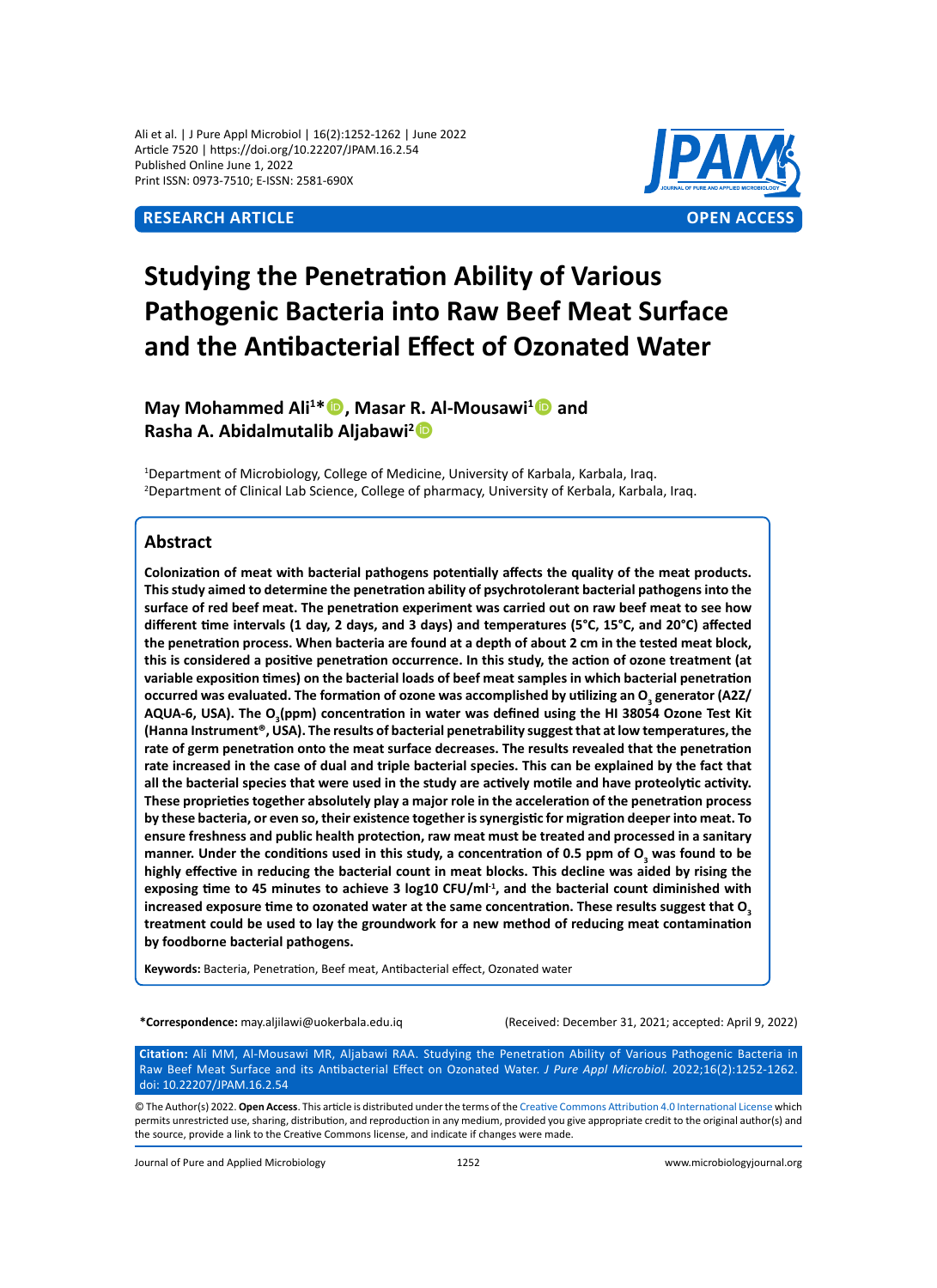#### **Introduction**

Beef consumption is projected to increase (FAO).<sup>1</sup> Meat surfaces tend to be susceptible to colonization by a variable of microorganisms that exist in the processing environment.<sup>2</sup> The presence of bacteria on meat surfaces has been identified as the first stage in bacterial contamination of freshly slaughtered meat products. Colonization of meat with bacterial pathogens has a potential effect on the quality of the meat product.<sup>3</sup> The initial attachment of bacteria to raw meat surfaces is unclearly understood, leading to a wide range of bacteria, some of which could be pathogenic. The occurrence of such bacteria on meat surfaces can lead to an outbreak of diseases. The prime sources of bacterial contamination of meat are the animal sources of bacteria, the plant workers, and the processing environment.4

Bacterial pathogens, mainly those that originate from animals, can be predicted to be found occasionally dominating the primary microflora and this is significant for public health. The microbiological features of meat-borne pathogens that cause food poisoning vary in accordance with the nature of the bacterial pathogen.5 *Aeromonas hydrophila, Listeria monocytogenes,* and *Yersinia enterocolitica* are listed among the microorganisms that cause food poisoning related to raw meat. Besides being psychrotolerant, their mode of pathogenicity tends to cause infection rather than intoxication.<sup>5</sup> Rolling a sterile cotton swab over the surface of raw meat to eliminate germs is one technique for assessing the degree of bacterial contamination. Bacterial contamination, according to this method, may only occur on the surface of the flesh and not in the core, deeper layers.<sup>6</sup> During the logarithmic phase of growth development, after reaching their maximum cell density, the bacteria remain on the top surface of the meat, producing extracellular protease enzymes that appear to cause damage, and the bacteria are able to penetrate the deep layers of meat tissue by facilitating connective tissue between muscle fibers.<sup>7</sup>

Bacteria have been reported to infiltrate through the surface of the meat, resulting in food deterioration and consumer food poisoning. Recognizing the process of bacterial penetration into meat enables the construction of stronger meat microbial protection mitigation measures (better food contamination prevention and inspection).<sup>8</sup> An improved perception of the ability of bacterial pathogens to penetrate in the process of penetration might be helpful in devising approaches for reducing public health risks. However, investigations into bacterial pathogens' penetration into raw meat surfaces are scarce but crucial in order to understand the underlying nature of contamination. Meat products' microbiological safety threats, as well as the target of shelf-life extension, necessitated strategies that work. In the last few years, various new technologies developed for increasing food safety have been created owing to the distasteful predicament caused by the thermal treatments on several food products, for instance, the decline in both physical and nutritional values of the food. Gaseous ozone is one of the recent non-thermal methods that are pragmatic to preserve food products safely and at their best quality.<sup>8</sup>

Ozone is a disinfectant that is also a safe oxidant. Today, the use of ozone (in a gaseous phase) has several advantages. One of the most interesting features is that excess ozone can easily decompose to create oxygen without leaving traces in foods.<sup>9</sup> The numerous advantages of ozone make it one of the few best candidate techniques attracting the attention for the food industry. Ozone is among the most powerful sanitizers known. This sanitizer is effective against various types of germs at quite low concentrations.<sup>10</sup> Ozone is an antibacterial agent that is effective against a number of foodborne pathogens and has greater antimicrobial efficacy than other antimicrobial agents.<sup>11</sup> Different countries have employed the ozonation treatment procedure. Ozone's bactericidal action has been verified on a wide range of species, including gram positive and gram negative bacteria, bacterial spores and vegetative cells, fungi, molds, and viruses.<sup>11</sup> The Food and Drug Administration of the United States (FDA) certified ozone as GRAS (Generally Recognized As Safe) to be used in food safety in 1997, and the FDA released its final decision in 2001, approving the rules and guidelines for its usage.<sup>12</sup> Ozonation methods with appropriate ozone concentration and exposure time have been legally approved in food processing in many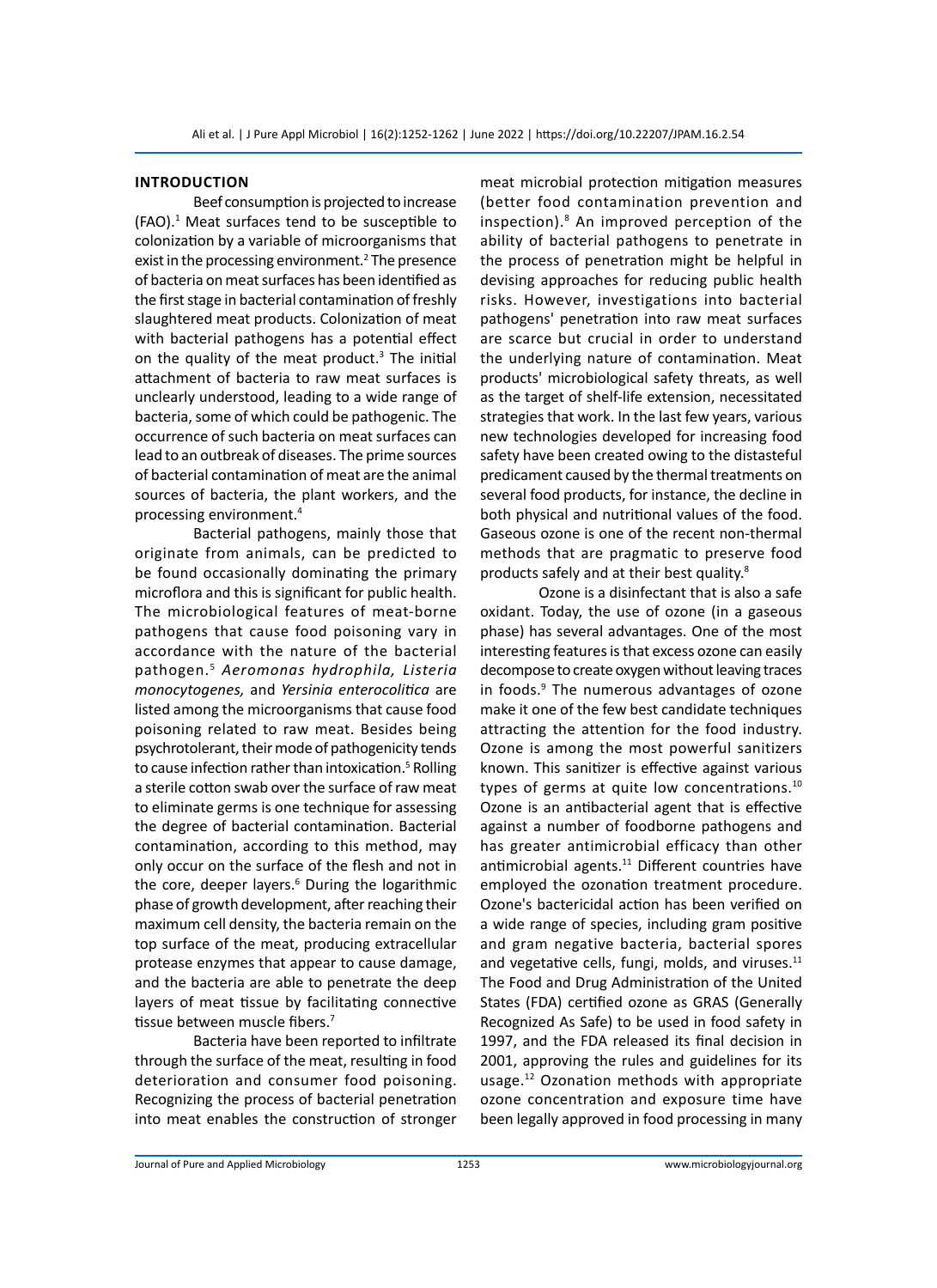European countries, such as North America, Australia, and Japan.<sup>13</sup> The use of ozone in beef meat will successfully prevent microbial growth. Nevertheless, the effects of ozone on meat color and rancidity must be researched. Since ozonation demands specialist equipment, the treatment's efficiency in terms of microbial load reduction and meat quality features must be examined in order to justify the equipment expense.

The following were the aims of this study: -to test the penetration ability of *Aeromonas hydrophila, Listeria monocytogenes* and *Yersinia enterocolitica* (isolates from food of animal sources) into the surface of red beef meat and to verify whether time and temperature impact the penetration process. To compare the penetration ability results obtained by using single bacterium species, dual bacterial species, and triple bacterial species, respectively and to investigate the impact of ozone treatment on the bacterial burdens of beef meat samples that showed bacterial penetration (at varied exposure durations).

#### **Materials and methods**

Bacterial isolates growth conditions: three species of psychrotrophic bacteria were selected to check the ability of those bacterial species to penetrate the surface of beef meat. To enable comparability, strains were identified to represent both gram-positive and gram-negative foodborne hazards. The source of these bacteria was isolated from food sources such as animal sources sold at local markets in Baghdad. The bacterial species were: *Aeromonas hydrophilia, Listeria monocytogene* and *Yersinia enterocolitica.*  The selected bacteria strains of the study were diagnosed to carry the genes for virulence factors that may cause human infection, which were confirmed by conventional PCR in which *Y. enterocolitica* carried both (Yst and YAdA genes) in the case of *Listeria monocytogene* carried prfA while in *Aeromonas hydrophilia* (aer) and (ast).

The bacteriology stock culture was collected from the public health (food hygiene) department of the college of veterinary medicine at Baghdad University's bacteriology stock. Frozen stockpiles of strains were stored, which were plated on to the tryptic soy agar and cultured for 24 hrs at 37°C to yield individual colonies before stockpiling at 4°C. Also, the motility of each bacterial species was checked by motility tests by the formation of the formazan structure on the motility tests, which were applied on semisolid medium with TTC stain. The isolates' proteolytic activity, which was seen by the hydrolysis of casein on agar plates supplied with 0.5 percent casein, 0.5 percent glucose, and two percent agar at pH 7.0, validated the isolates' proteolytic activity.<sup>14</sup> After the incubation of the plates at 28°C for 7-8 days, the enzyme activity was characterized by the establishment of a clear zone around the colonies after addition of the 1 M HCl solution. A commercial protease solution (Sigma P-4032) at 0.001 percent (w  $v - 1$ ) was used as the positive control.

## **Preparation of bacterial culture inoculum**

All cultures were maintained on stock cultures of each chosen bacterial isolate, and bacterial inoculum for all study experiments was prepared by taking a loopful of bacterial culture and sub-culturing it into 10 ml of the double strength trypticase soya broth-yeast extract (TSB-YE) and incubating it at 25°C for 24 hours. After that, decimal dilutions were fitted into TSB. From suitable dilutions, 1 ml of culture suspension was added to obtain about (15 X  $10<sup>8</sup>$ ) cells per ml in the culture tube. An equal number of the two types of tubes are created: one with a single type of bacterial species and the other with a cocktail of two or three types of bacterial species that are used to test penetration ability.

#### **Meat block preparation**

Meat blocks were cut according to the dimensions of 2 cm x 3 cm x 6 cm. The meat block surface was sterilized with a hot knife. The types of meat blocks used to investigate bacterial penetrability in this study were fat-free beef, a polystyrene petri dish with a thin layer of nutrient agar, and each meat block was inserted into the base of the petri dish and a hole was made with a glass rod, which was then sealed with parafilm. The remaining nutrient agar was poured over the meat blocks until they were fully coated. The not burned surface of the meat blocks was inoculated by the bacterial isolates of the study to provide an initial bacterial count of 15 x  $10^8$ /cm<sup>2</sup>.

The bacterial penetration occurrence in the meat blocks was tested under three different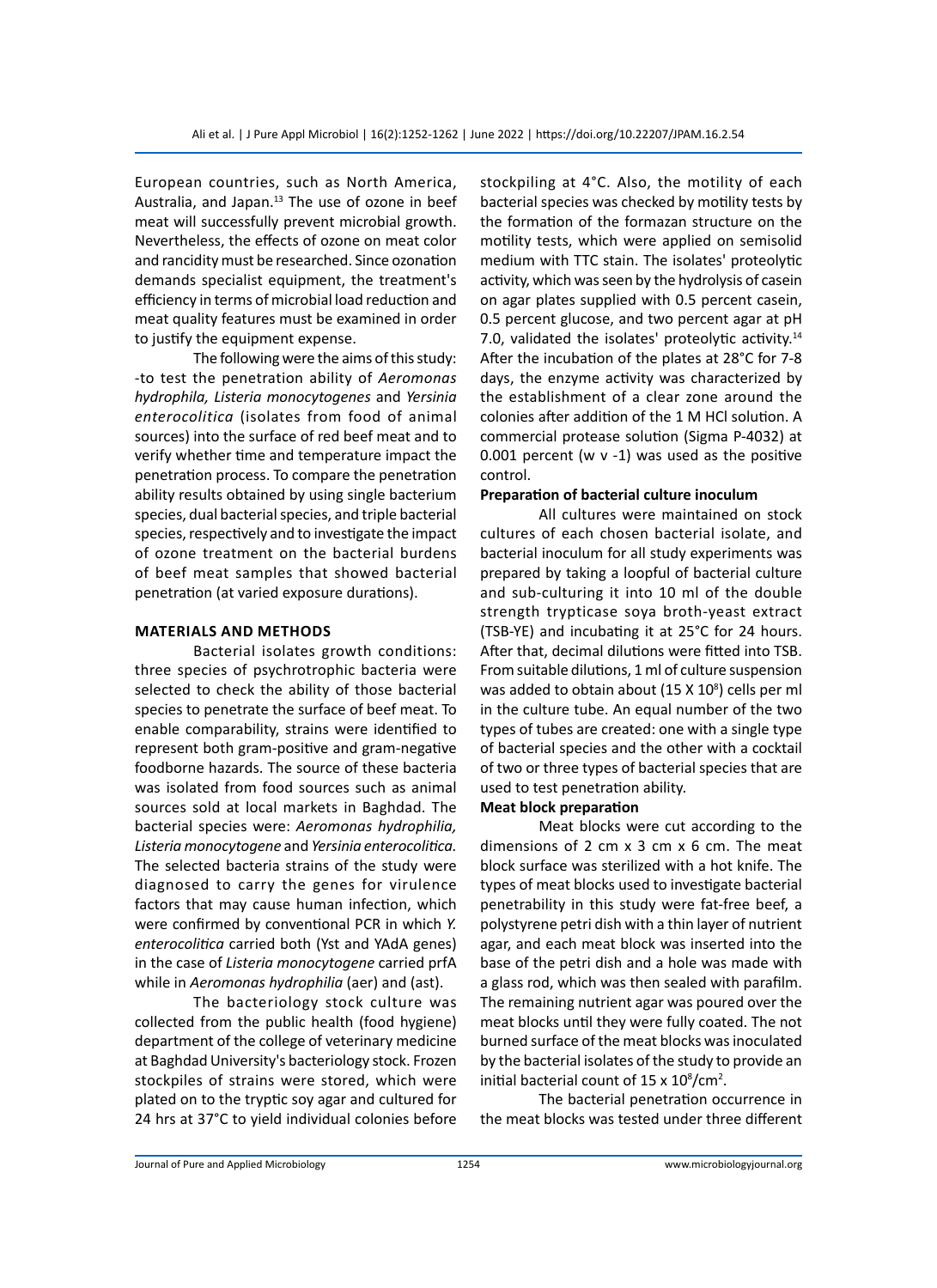temperatures by the incubation. The meat blocks were stored under controlled isothermal conditions at 5°C, 15°C, and 20°C.<sup>15</sup> The penetration occurrence was determined by removing a crosssectional meat strip 1 cm aseptically using sterile instruments, starting from the end of inoculation at three-time intervals (1 day, 2 days, and 3 days, respectively). In 10 ml of peptone water, the meat slice was homogenized and a complete loop of these homogenates was streaked on agar plates. The penetration was deemed to be positive when the bacteria were located at least 2 cm deep in the meat strip. It is remarkable that each experiment was applied in triplicate.

## **Calculation of O3 concentration production (ppm in water)**

The HI 38054 Ozone Test Kit (Hanna Instrument® USA) has been used to test the concentration (ppm) of  $O_3$  in water delivered by the O<sub>3</sub> generator (A2Z/AQUA-6 Specifications). The steps below quickly explain how to compute the O3 concentration according to the kit's brochure.

- 1. One glass vial was filled with 5 ml of sample, and one of them was inserted into the disc checker's left-handed opening as a blank.
- 2. In the other vial, deionized water was applied up to 10 mL level. For mixing, the cap was replaced and shaken.

Then the cap was removed and 1 packet of HI 93757-0 reagent was added (the appearance of a pink tint in the sample is proportional to the ozone concentration). The cap is replaced and shaken for mixing. Allow 2 minutes for the reaction to take place. The cap was removed, and the reacted sample was inserted into the disc checker's right-hand aperture. Then the checker disc was held such that a light source illuminated the samples from the rear of the windows, and the color matched. When the disc revolved and was staring at the color test windows, it stopped when the color matched. The value is read immediately in the result window in ppm of ozone. The greatest concentration that was recorded throughout the 3 periods utilized was recorded at 15, 30, and 45 minutes, which was at a concentration of 0.5 ppm/ in water.

The influence of ozonated water (0.5 ppm) on beef blocks where bacterial penetration with pathogenic bacteria occurred over time. In a nutshell, a plastic container was loaded with 1 liter of water from the tap and sealed with its lid. The cap was pierced to enable the insertion of a scrolling aeration stone into the bottle. There were three exposure periods (contact times) specified (15, 30 and 45 min) (15, 30, and 45 min). The tap water was replaced with new tap water after each exposure period, and the process was repeated. In this test, by using an aeration stone (diffuser), ozone gas was injected into the water and blown out consistently throughout the water. As a feed gas, the O3 generator received 1 liter per minute (600 mg/h) of compressed air as a feed. The beef blocks were soaked in ozonated water after being coated with gauze. Three different periods were included (15, 30 and 45 min) through which the ozonated water had already been disseminated throughout the meat samples.<sup>16</sup> The bactericidal impact of O3 was accomplished by calculating the number of viable bacterial counts (CFU) in a viable bacterial suspension in which a series of decimal dilutions of enriched broths were diluted by using sterile peptone water tubes (1 ml of broth/1 ml of peptone water) followed by serial dilutions, and then, a direct drop spreading plating of 20 µ (five drops) of diluted bacterial growth was dropped onto nutrient agar surface and allowed to dry before being incubated at 37°C for 24 h. The bacterial population titer is calculated as follows:

The number of surviving cells (CFU.ml<sup>-1</sup>) was then compared among the different time points.

## **Results**

#### **Bacterial Penetrability to Meat Tissue**

The ability of penetration of different pathogenic bacteria in three-time intervals and at three different incubation temperatures is shown in Table 1. *Aeromonas hydrophila* was able to penetrate meat after 3 days in both incubation temperatures (5°C and 15°C). While *Listeria monocytogenes* couldn't achieve penetration to the meat surface at 5°C, penetrability appeared at 15°C after 3 days. In *Yersinia enterocolitica,* the bacterium's penetration ability occurred at 5°C after 3 days and at 15°C after 2 days.

In the case of the experiment in which dual species of bacteria were tested for penetration ability, the bacterial species showed the ability to penetrate the meat surface after 3 days at a 5°C incubation temperature. At 15°C, the dual bacterial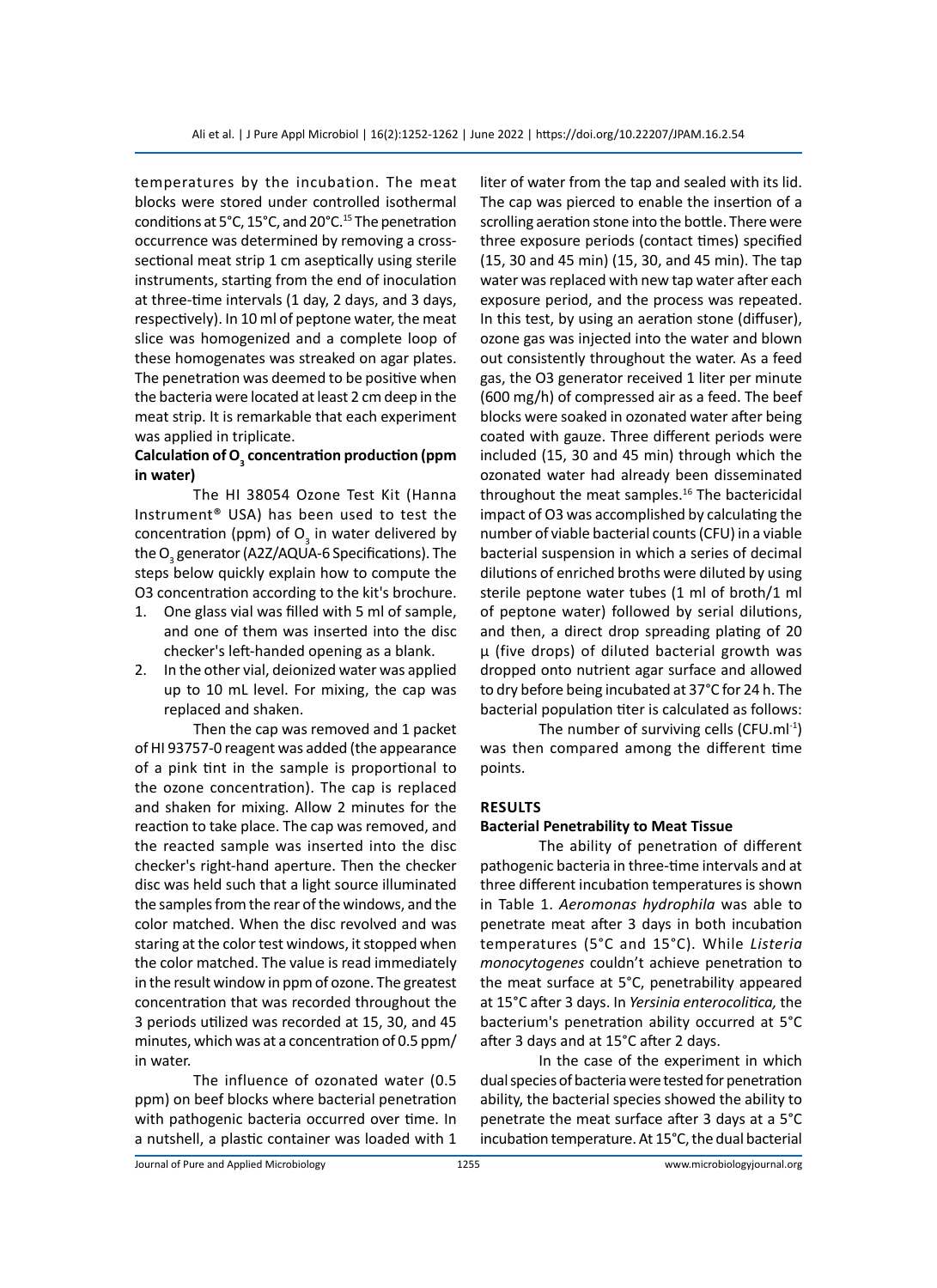Ali et al. | J Pure Appl Microbiol | 16(2):1252-1262 | June 2022 | https://doi.org/10.22207/JPAM.16.2.54

| Table 1. Penetration ability of different bacteria into meat surface at three different incubation temperatures |
|-----------------------------------------------------------------------------------------------------------------|
|-----------------------------------------------------------------------------------------------------------------|

| Bacterial species at initial<br>count 9.3 ( $log CFU^*$ .ml <sup>-1</sup> )<br>that artificially induced on | Time required for penetration occurrence of bacterial species at depth of 2 cm of<br>beef meat block at different incubation time intervals after /days |              |              |                  |  |  |
|-------------------------------------------------------------------------------------------------------------|---------------------------------------------------------------------------------------------------------------------------------------------------------|--------------|--------------|------------------|--|--|
| the surface of meat blocks                                                                                  | After 1 day                                                                                                                                             | After 2 days | After 3 days | Incubation Temp. |  |  |
| Aeromonas hydrophila                                                                                        | *                                                                                                                                                       |              | $+^*$        | $5^{\circ}$ C    |  |  |
|                                                                                                             |                                                                                                                                                         |              | $\ddot{}$    | $15^{\circ}$ C   |  |  |
|                                                                                                             |                                                                                                                                                         | +            | +            | $20^{\circ}$ C   |  |  |
| Listeria monocytogenes                                                                                      |                                                                                                                                                         |              |              | $5^{\circ}$ C    |  |  |
|                                                                                                             |                                                                                                                                                         |              | +            | $15^{\circ}$ C   |  |  |
|                                                                                                             |                                                                                                                                                         | +            |              | $20^{\circ}$ C   |  |  |
| Yersinia enterocolitica                                                                                     |                                                                                                                                                         |              |              | $5^{\circ}$ C    |  |  |
|                                                                                                             |                                                                                                                                                         | +            |              | $15^{\circ}$ C   |  |  |
|                                                                                                             |                                                                                                                                                         |              |              | $20^{\circ}$ C   |  |  |

+\*=refer to existence of penetration at 2 cm depth.,-\*= refer to no penetration existence, CFU=Colony-Forming Units.

**Table 2.** Penetration ability of dual bacterial species into meat surface at 5°C

| Dual Bacterial species atinitial count 9.3<br>(log CFU.ml <sup>-1</sup> ) that artificially induced to<br>one surface of meat blocks | Time required for penetration occurrence of bacterial<br>species at depth of 2 cm of beef meat block at different<br>incubation time intervals after /days. |                                           |              |  |
|--------------------------------------------------------------------------------------------------------------------------------------|-------------------------------------------------------------------------------------------------------------------------------------------------------------|-------------------------------------------|--------------|--|
|                                                                                                                                      |                                                                                                                                                             | Incubation Temperature = At $5^{\circ}$ C |              |  |
|                                                                                                                                      | After 1 day                                                                                                                                                 | After 2 days                              | After 3 days |  |
| Aeromonas hydrophila and Yersinia enterocolitica                                                                                     |                                                                                                                                                             |                                           | $\div$       |  |
| Listeria monocytogenes and Yersinia enterocolitica                                                                                   |                                                                                                                                                             |                                           | $\div$       |  |
| Aeromonas hydrophila and Listeria monocytogenes                                                                                      |                                                                                                                                                             |                                           | $\ddot{}$    |  |

**Table 3.** Penetration ability of dual bacterial species into meat surface at 15°C

| Dual Bacterial species at initial count 9.3<br>(log CFU.ml <sup>-1</sup> ) that artificially induced to<br>one surface of meat blocks | Time required for penetration occurrence of bacterial<br>species at depth of 2 cm of beef meat block at different<br>incubation time intervals after /days<br>Incubation Temperature = At 15 °C |              |              |  |
|---------------------------------------------------------------------------------------------------------------------------------------|-------------------------------------------------------------------------------------------------------------------------------------------------------------------------------------------------|--------------|--------------|--|
|                                                                                                                                       |                                                                                                                                                                                                 |              |              |  |
|                                                                                                                                       | After 1 day                                                                                                                                                                                     | After 2 days | After 3 days |  |
| Aeromonas hydrophila and Yersinia enterocolitica                                                                                      |                                                                                                                                                                                                 |              | ÷            |  |
| Listeria monocytogenes and Yersinia enterocolitica                                                                                    |                                                                                                                                                                                                 | ÷            | +            |  |
| Aeromonas hydrophila and Listeria monocytogenes                                                                                       |                                                                                                                                                                                                 | $\ddot{}$    | $\ddot{}$    |  |

species *Aeromonas hydrophila* and *Yersinia enterocolitica* show penetration after three days. The other dual species of bacterium could penetrate after 2 days at the same incubation temperature, at 15°C. All the dual bacterium species that were used in the experiment could penetrate the meat surfaces after 2 days at a 20°C

temperature. As explained in Tables 2, 3 and 4, also, from the results of this experiment, it seems that the penetration rate of the bacteria to the meat surface decreases at the low temperature.

In the experiment, as explained in table 5 in which used a cockatiel of the triple bacterial species that were tested in the study,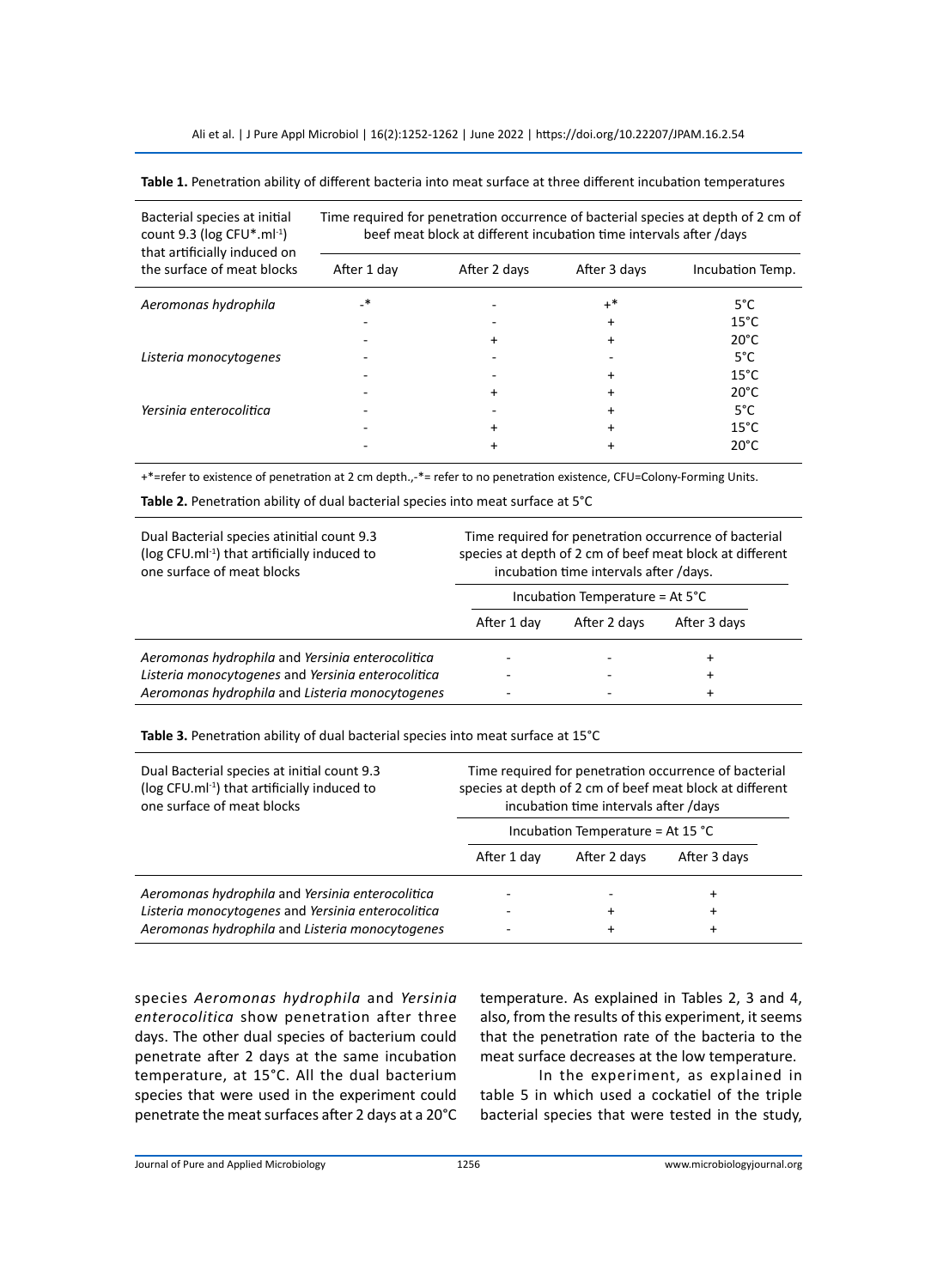Ali et al. | J Pure Appl Microbiol | 16(2):1252-1262 | June 2022 | https://doi.org/10.22207/JPAM.16.2.54

| Dual Bacterial species at initial count 9.3<br>(log CFU.ml <sup>-1</sup> ) that artificially induced to<br>one surface of meat blocks | Time required for penetration occurrence of bacterial<br>species at depth of 2 cm of beef meat blocks at different<br>incubation time<br>Incubation Temperature = At $20^{\circ}$ C |              |              |  |
|---------------------------------------------------------------------------------------------------------------------------------------|-------------------------------------------------------------------------------------------------------------------------------------------------------------------------------------|--------------|--------------|--|
|                                                                                                                                       |                                                                                                                                                                                     |              |              |  |
|                                                                                                                                       | After 1 day                                                                                                                                                                         | After 2 days | After 3 days |  |
| Aeromonas hydrophila and Yersinia enterocolitica                                                                                      |                                                                                                                                                                                     | $\ddot{}$    |              |  |
| Listeria monocytogenes and inia enterocolitica                                                                                        |                                                                                                                                                                                     | +            | ٠            |  |
| Aeromonas hydrophila and Listeria monocytogenes                                                                                       |                                                                                                                                                                                     |              |              |  |

**Table 4.** Penetration ability of dual bacterial species into meat surface at 20°C

**Table 5.** Penetration ability of cockatiel bacterial species (three bacterial species into meat surface at three different incubation temperatures)

| A cockatiel of triple Bacterial species at initial<br>9.3 (log CFU.ml <sup>-1</sup> ) that artificially induced to<br>surface surface of meat blocks | Time required for penetration occurrence of bacterial species<br>at depth of 2 cm of beef meat blocks at different one one<br>incubation time intervals after days |           |                           |                  |
|------------------------------------------------------------------------------------------------------------------------------------------------------|--------------------------------------------------------------------------------------------------------------------------------------------------------------------|-----------|---------------------------|------------------|
|                                                                                                                                                      | After 1 dav                                                                                                                                                        |           | After 2 days After 3 days | Incubation Temp. |
| Aeromonas hydrophila, Listeria monocytogenes                                                                                                         |                                                                                                                                                                    | $\ddot{}$ |                           | $5^{\circ}$ C    |
| and Yersinia Enterocolitica                                                                                                                          |                                                                                                                                                                    | $\ddot{}$ |                           | $15^{\circ}$ C.  |
|                                                                                                                                                      | +                                                                                                                                                                  | $\ddot{}$ |                           | $20^{\circ}$ C   |

**Table 6.** The antibacterial impact of ozonated water (0.5 ppm) on the decrease of bacterial count (Log10 CFU.-1)

| Initial count of the<br>bacterial load in<br>meat blocks<br>(species cocktail) | Log10 CFU.ML $1$ count after<br>ozone treatment in the three<br>points times intervals |                               |                                     |  |
|--------------------------------------------------------------------------------|----------------------------------------------------------------------------------------|-------------------------------|-------------------------------------|--|
|                                                                                | 15 minutes                                                                             | 30 minutes                    | 45 minutes                          |  |
| $2x10^{18}$<br>$(18.3 \log)$                                                   | 17x10 <sup>15</sup><br>$(16.2 \log)$                                                   | $32x10^{12}$<br>$(13.5 \log)$ | 82x10 <sup>9</sup><br>$(10.9 \log)$ |  |

the penetration ability occurred earlier after one day of incubation at 20°C, while penetration to the meat surface occurred after 2 days of incubation at both (5°C and 15°C) as illustrated in table 5.

## **The result of the ozonated water effect on contaminated meat blocks**

The result of applying ozonated water showed that after the meat blocks (contaminated with a cocktail of triple bacterial species) treatment with ozonated water (0.5 ppm/15, 30, 45 minutes), the initial count of the bacteria was dropped by 3  $log10$  ( $log CFU.m<sup>1-1</sup>$ ) and this depletion was made greater with the expansion of the exposure time to O3 water for 30 min, the count level decreased by another 3 log 10 (log CFU.ml<sup>-1</sup>). At the final time point of 45 minutes, the log count fell by another 3 logs. Therefore, the count was reduced by 3 logs (log cf.ml-1) at each time point that was utilized in the experiment as shown in Table 6.

The effect of ozonated water on meat blocks contaminated with a single bacterial species results revealed that the ozonated water was effective in decreasing the bacterial count in the case of meat blocks contaminated with *Listeria monocytogene*. The initial count in the meat blocks before treatment was 78x10.<sup>18</sup> While after treatment, the bacterial counts declined by about 2 log 10 (log CFU.m $\vert$ <sup>1</sup>) at each time point. In the blocks that were contaminated with the other dual species (*Yersinia enterocolitica* and *Aeromonas*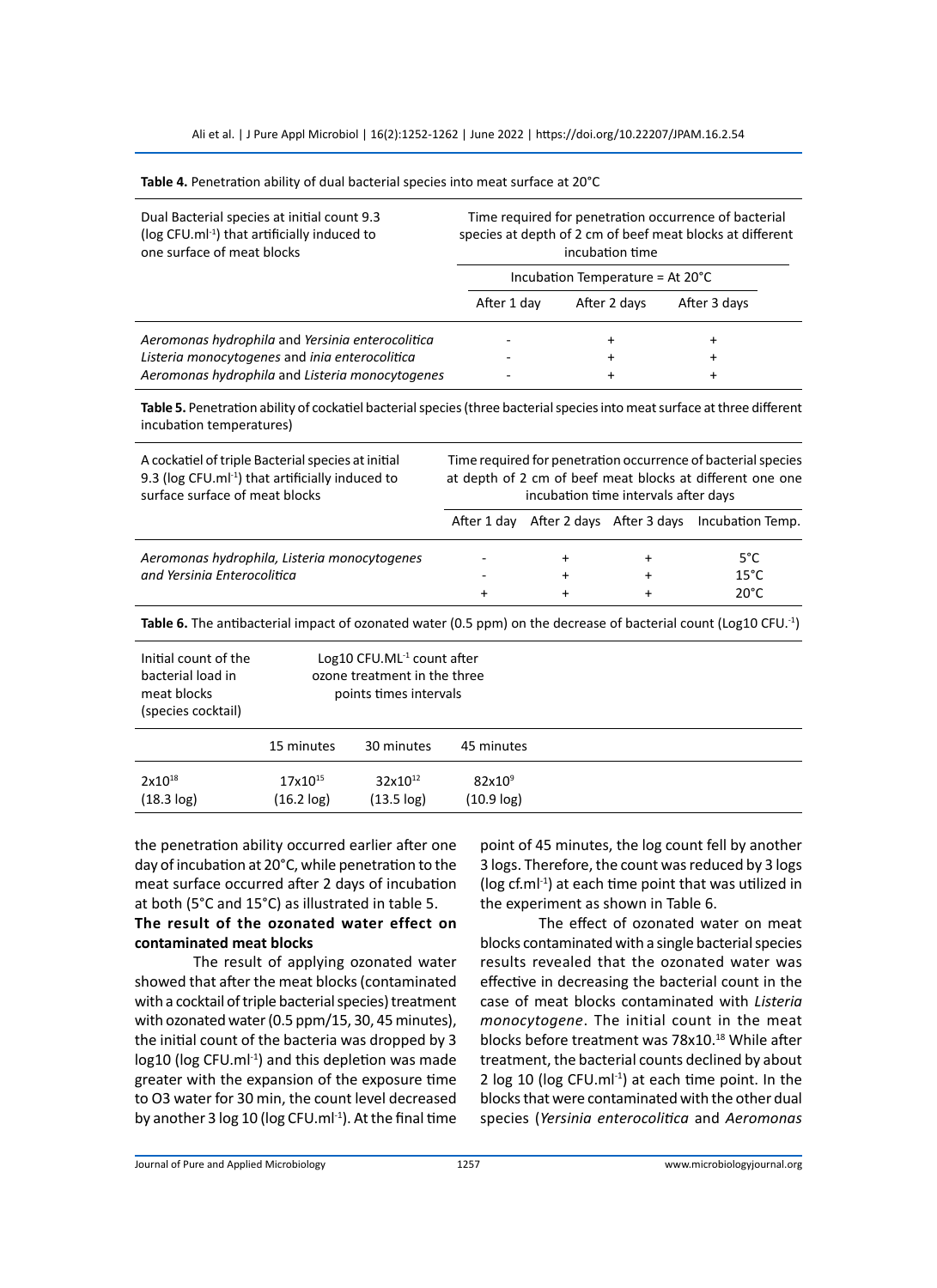| Initial count of the bacterial  | Log10 CFU.ml <sup>-1</sup> count after ozone treatment |                    |                    |  |
|---------------------------------|--------------------------------------------------------|--------------------|--------------------|--|
| load in meat blocks             | in the three points times intervals                    |                    |                    |  |
|                                 | 15 minutes                                             | 30 minutes         | 45 minutes         |  |
| Yersinia enterocolitica         | 63x10 <sup>12</sup>                                    | 95x10 <sup>9</sup> | 82x10 <sup>5</sup> |  |
| $55x10^{15}$ (16.7 log)         | 13.7(log)                                              | 9.3(log)           | $6.9$ ( $log$ )    |  |
| Listeria monocytogene           | 67x10 <sup>16</sup>                                    | $14x10^{14}$       | $93x10^{12}$       |  |
| 78x10 <sup>18</sup> (19.89 log) | $(17.8 \log)$                                          | (15.1 log)         | $(13.9 \log)$      |  |
| Aeromonas hydrophilia           | 97x10 <sup>16</sup>                                    | $2x10^{14}$        | $9x 10^{12}$       |  |
| $1.5x10^{19}$ (19.17 log)       | $(17.9 \log)$                                          | $(14.3 \log)$      | $(12.9 \log)$      |  |

**Table 7.** The antibacterial impact of ozonated water (0.5 ppm) on the diminution of bacterial load (Log10 CFU ml-1)

*hydrophilia*), the bacterial count was reduced by 3  $log10$  ( $log CFU.mI^{-1}$ ) at each time point, as explained in Table 7.

The ozonated water antibacterial activity appeared to be more efficient on gram-negative species than on gram-positive bacteria species. The period of exposure to ozonated water plays a considerable role in enhancing the removal rate of bacterial contamination.

#### **Discussion**

While producing meat, contamination occurs as a consequence of human infection via insufficient hygiene measures, as humans may often harbor microorganisms, or as a result of contaminated animals intended for food production.<sup>17</sup> Cross-contamination of meat can also happen as a result of these products' poor hygienic and storage conditions.<sup>18</sup> The mechanism by which bacteria interact with meat surfaces is not completely clear and its influence is influenced by the surrounding environment. This bacterial interaction poses a meat safety or meat spoilage problem. The species of bacterium and the environmental conditions seem to play an important role in the acceleration of meat spoilage.<sup>17</sup> The occurrence of psychrotrophic microbes on meat surfaces is of concern because it not only causes meat spoilage, even when so sorted at a low temperature, but also represents a public health hazard. The purpose of this research was to demonstrate that bacterial contamination of beef meat surfaces can occur and can be spread from the upper surfaces of meat to the deeper layers of meat, and to find out if ozonated water can decrease the level of such bacterial contamination if the meat is treated with it.

The results of the study showed that the pathogenic bacteria could penetrate the meat surface and their ability to produce proteolytic enzymes and be motile definitely play an important role in enabling those bacterial pathogens to penetrate deeper than the upper surfaces of meat. The penetrability of bacterial pathogens is correlated with their proteolytic activity and motility. These two properties enable the pathogen to move freely between muscle fibers and produce proteolytic enzymes that breakdown connective tissue, leading to the contamination of wider and deeper surfaces.<sup>15</sup> Time and temperature seem to affect the rate of bacterial penetration ability. This may be attributable to the bacterial log count increasing with time since the meat represents a nutritional environment for bacterial growth and colonization. The high bacterial log count acts more effectively in producing considerable amounts of proteolytic enzymes that accelerate the penetration process, most likely by hydrolyzing sarcoplasmic proteins in the muscle tissue.<sup>7</sup> Proteolysis reduces the viscosity of sarcoplasmic protein, resulting in increased motility and proteolysis bacteria migrate rapidly.19

The results revealed that the rate of penetration was reduced at low temperatures and increased rapidly at temperatures above 5°C. To avoid bacterial growth, one must guarantee that the temperature of food is maintained (held) below 5°C or over 60°C (WHO recommendations). The temperature range of 5°C to 60°C is sometimes referred to as the "danger zone".<sup>20</sup> The kinetics of food degradation reactions are heavily influenced by temperature. The influence of temperature on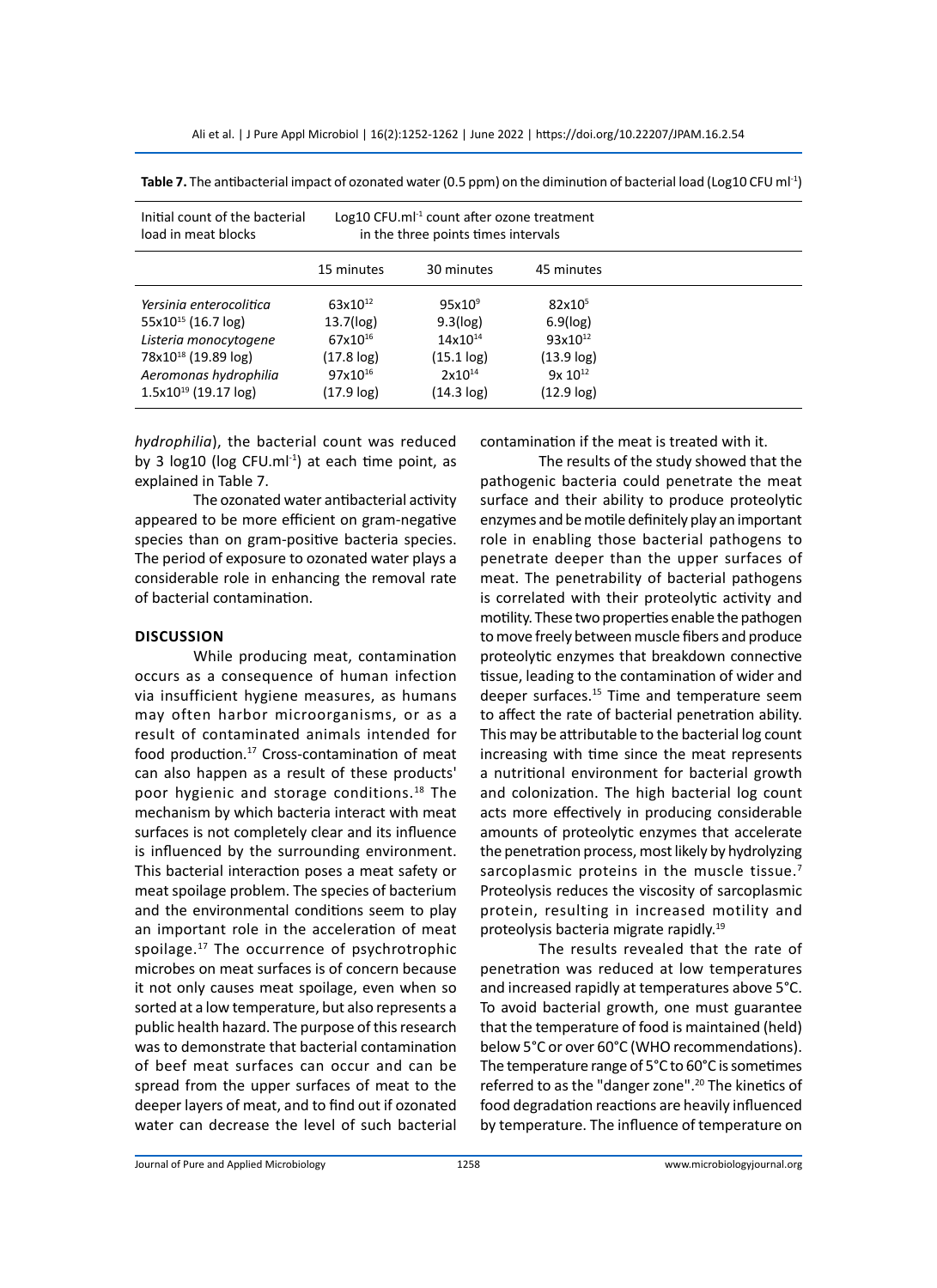the specific growth rate of bacteria is significant since microbial spoilage is a serious problem.<sup>19</sup> Low temperatures operate in the lag phase, which may stretch this to days, months, or even longer than many hours, while stressors and temperature can lengthen this to many days and months. If and when exponential growth occurs, the same stress parameter (s) may restrict cell division rates. To put it another way, cellular stress may frequently extend its lag-phase and lead to lower rates of exponential growth for a particular microbial population, affecting bacterial penetrability.<sup>21</sup> Temperature fluctuations have an instantaneous effect on microorganisms. Another possibility is that species must adjust to the new temperature, resulting in a lag period caused by the stress of the temperature change.<sup>19</sup>

This is to be anticipated biologically, since the cells are out of balance and must change their enzyme pools, for example, to reach a new equilibrium. This finding demonstrates that in both the lag and exponential phases, the bacteria are stressed by a change in temperature. With this information, it is possible to forecast that growth will be slower than usual. $19$  The majority of the microbial population of psychrotolerant bacteria can develop at temperatures as low as 0°C but prefer temperatures around 20°C, whereas obligate psychrophiles have optimal temperatures that are higher than the ambient temperature. As a consequence, tiny differences in oceanic temperatures may have a large influence on these microbes' choice of substrates, and hence on the effective size of the nutrient pools they snap up.<sup>22</sup>

The results revealed that the penetration rate increased in the case of dual and triple bacterial species. This can be explained by the fact that all the bacterial species that were used in the study are psychrotrophic, actively motile and have proteolytic activity. These proprieties together absolutely play a major role in the acceleration of the penetration process by these bacteria, or even so, their existence together is synergistic for migration deeper into meat. The effect of ozonated water on reducing the bacterial count in meat blocks was important; this reduction improved when the exposure period was increased to 45 minutes, resulting in a reduction of 3 log10 CFU.  $ml<sup>-1</sup>$ . In terms of public health, this is extremely important. Ozone is extensively employed in a broad variety of items from agriculture, including vegetables, fruits, and fish. It has a strong oxidation potential and functions as a bactericidal and virucidal agent.<sup>16</sup>

The present study's results (Table 7) demonstrated that after three intervals of ozonated water treatment, the bacterial burden of the meat block samples was lowered. Furthermore, following treatment with ozonated water, the findings revealed that the gram negative bacterial levels had been reduced by 3 log10 CFU m $l^{-1}$  at each time period, but the reduction within gram positive bacteria was 2 log10 CFU  $ml<sup>-1</sup>$ , the exposure time was increased to 45 min to achieve a 5  $log10$  CFU.ml $1$ <sup>1</sup> decline in bacterial count as compared to the initial count, From the viewpoint of public health, this decrease is important because  ${\mathsf O}_{_{\!3}}$  is an antibacterial agent with a wide spectrum of action against bacteria, viruses, fungus, protozoa, and both bacterial and fungal spores.<sup>10</sup> The oxidizing potency of free radicals and their capacity to move across biological membranes, damaging cellular components, interrupting normal cellular function, and causing microbiological harm, is assumed to be the cause of ozone reactivity.<sup>16</sup>

Ozone's powerful oxidizing capacity may cause significant damage to bacteria's cell walls and cytoplasmic membranes. Ozone may harm cell structures, including glycolipids, amino acids, and glycoproteins, as well as alter or impede the cell's enzymatic system.<sup>8</sup> These alterations enhanced membrane permeability, leading the cell system to cease operating and microbes to flourish normally.<sup>12</sup> Ozone's impact on bacterial cells primarily results in permanent damage to the fatty acids in the cell membrane, as well as cellular protein deterioration due to oxidation.<sup>23</sup> Ozone  $(O_3)$  is a non-radical product of reactive oxygen species (ROS) that is largely responsible for the establishment of food oxidation processes, particularly in lipids, where it destroys essential fatty acids.<sup>20</sup> The solubility of ozone in water and the stability of its interactions with organic and inorganic molecules might impact its antibacterial activity. The antibacterial efficacy of ozone is determined by relative humidity, temperature, pH, and the quantity of organic substances contained in food that may surround and protect cells.<sup>24</sup>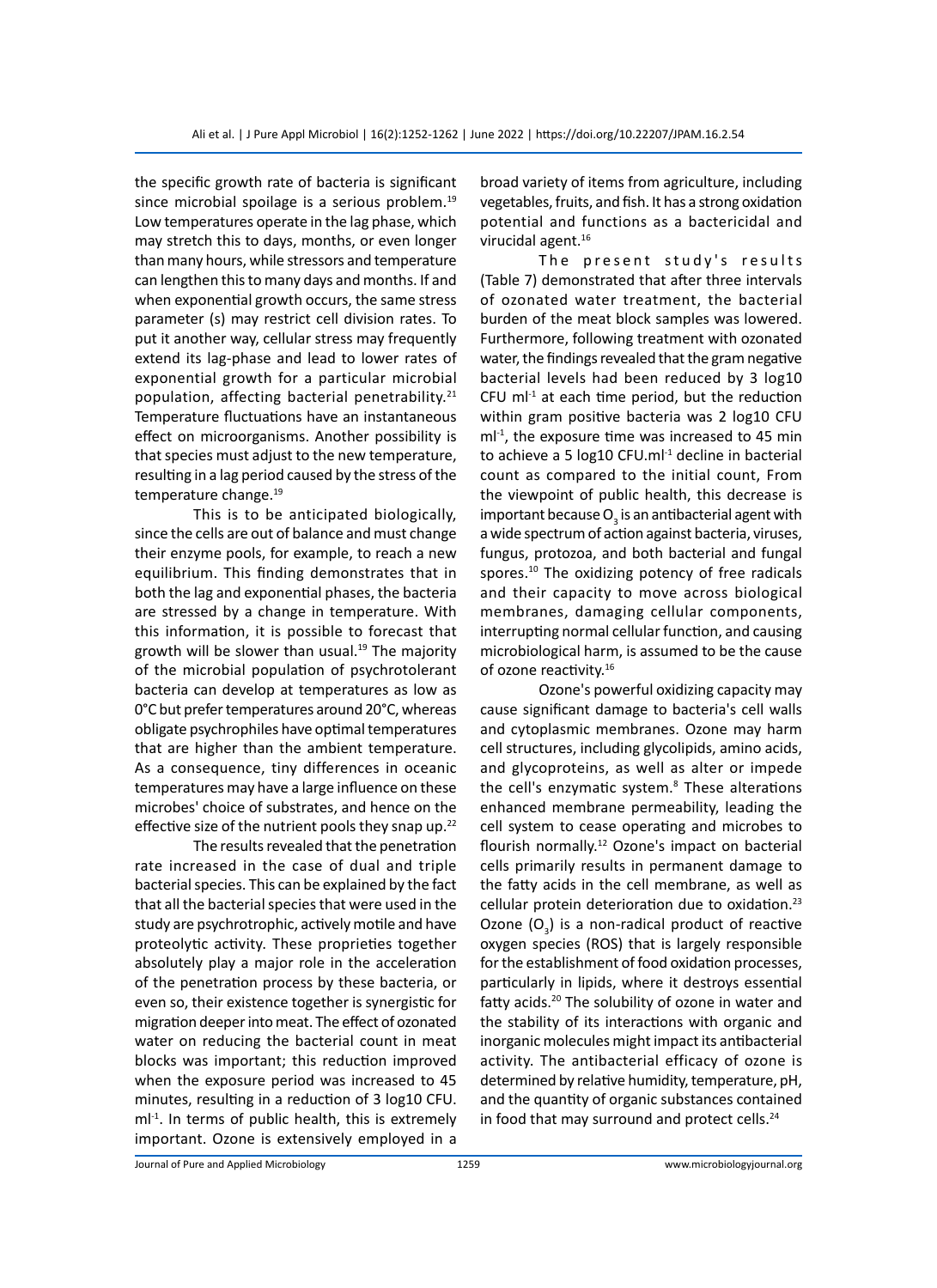The CFU from treated samples had a smaller number of persisting bacterial cells than untreated samples. According to the findings of this study, the initial bacterial load count should be higher than the initial bacterial load count. Furthermore, the number of live bacteria dropped as the exposure time period to ozonated water was extended at the same level of concentration (0.5 ppm) (0.5 ppm). Norasak et al. $25$  observed that ozonated water spray chill decreased *E. coli* O157: H7 by 0.60 log, whereas aqueous ozone spray chill dropped *E. coli* O157: H7 by 1.46 log on raw beef surfaces, proving the effectiveness of  $O_3^2$  therapy during immersion cooling as an intervention to increase the microbiological protection of beef meat.

The results of this investigation are congruent with those of Cho et al. $^{23}$  who reported that ozone exposure constantly eradicated *E. coli* O157: H7 from the surface of beef samples and that it might be employed as an antibacterial treatment for meat products as the pathogen's initial contamination in meat products was reduced. In the scientific literature, a wide range of findings have been published, depending on the ozone concentrations used and how they were applied.<sup>23</sup>

Several studies have looked into whether using ozone in beef will help to reduce microbial growth (Gimenez et al.) $12$  studied the impact of ozone on microbial load in beef meat and discovered that ozone is one of the most efficient therapies for suppressing microbial flora. These treatments allowed for a reduction in the counts of natural flora in beef (lactic acid bacteria, mesophilic, and *Enterobacteriaceae*) by more than a single logarithmic interval. In refrigerated conditions, the counts of injected Listeria monocytogenes  $(10^2 \text{ CFU/g tissue})$  decreased to levels less than the detection limit. Coll Cárdenas et al. investigated the effect of gaseous ozone treatment on bacterial counts in culture media and meat specimens (total aerobic mesophilic heterotrophic bacterial pathogens and inoculated *Escherichia coli*). The counts of total bacterial aerobic mesophilic heterotrophic microorganisms were reduced by 0.5 log10 cycles, as well as the counts of *E. coli*, reaching 0 log.<sup>26</sup> Ozone has

antibacterial properties against viruses as well as gram-positive and gram-negative bacteria.<sup>27</sup> In the previous study (Khudhir and Mahdi), $^{28}$ the results indicated that the hurdle method, as ozonated water and storage temperature, can act synergistically to minimize the total bacterial counts, coliforms, yeasts, and mold populations of the local bovine and ovine soft cheese in Baghdad city. The diminished bacterial population was the most significant for ozonated water.

In general, most studies that used ozone to control bacterial contamination in meat found that ozone's antimicrobial activity primarily affects and acts on the surface area of ozonated meat, with a percentage of bacterial load reduction approaching 99 percent.

## **Conclusion**

In this investigation, we attempted to investigate the antibacterial impact of ozone on the deeper surfaces of contaminated meat, and the ozone was efficient in reducing the microbial load, but not the bacterial load to an acceptable level.

## **Acknowledgments**

The authors would like to thank the employees of the public health (food hygiene) department in the college of veterinary medicine, University of Baghdad who help us in providing with frozen stockpiles of bacterial strains that were used in our study. We greatly appreciate the efforts of Dr. Hawazin Thamer, who help us in interpretation of the result of the ozonated water effects data. The authors would also like to thank Department of Microbiology, College of Medicine, and Department of Clinical Lab Science, College of pharmacy, University of Karbala for their help to complete this research.

#### **Conflict of interest**

The authors declare that there is no conflict of interest.

## **AUTHORS' CONTRIBUTION**

All authors listed have made a substantial, direct and intellectual contribution to the work, and approved it for publication.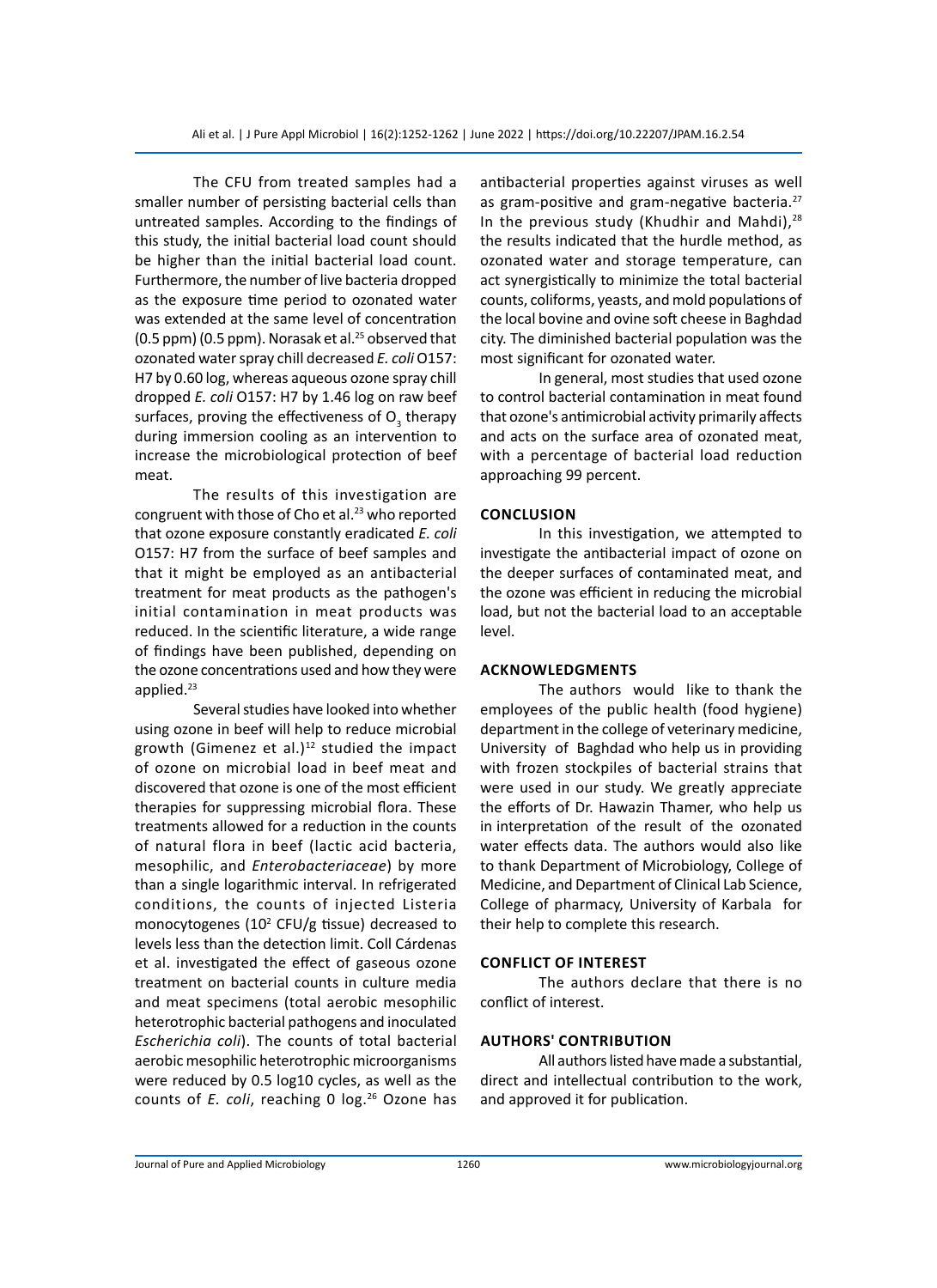#### **Funding**

None.

## **Data Availability**

All datasets generated or analyzed during this study are included in the manuscript.

#### **Ethics statement**

This study was approved by the Medical Research Bioethical Committee of the College of Medicine, University of Kerbala, Iraq with reference number 26.

#### **References**

- 1. OECD/FAO (2020). OECD‐FAO FAO Agricultural Outlook. 2020‐2029. OECD Publishing, Paris. 2020. doi: 10.1787/1112c23b-en
- 2. Heir E, Moretro T, Simensen A, Langsrud S. *Listeria monocytogenes* strains show large variations in competitive growth in mixed culture biofilms and suspensions with bacteria from food processing environments. *Int J Food Microbiol.* 2018;275:46-55. doi: 10.1016/j.ijfoodmicro.2018.03.026
- 3. Giaouris E, Heir E, Hebraud M, et al. Attachment and biofilm formation by foodborne bacteria in meat processing environments: causes, implications, role of bacterial interactions and control by alternative novel methods. *Meat Sci.* 2014;97(3):298-309.doi: 10.1016/j.meatsci.2013.05.023
- 4. Pellissery AJ, Vinayamohan PG, Amalaradjou MAR, Venkitanarayanan K. Spoilage bacteria and meat quality. *Meat Quality Analysis.* 2020;307-334. doi: 10.1016/B978-0-12-819233-7.00017-3
- 5. Bintsis T. Foodborne pathogens. *AIMS Microbiology.* 2017;3(3):529-563.doi: 10.3934/microbiol.2017.3.529
- 6. Nagarajan V, Wahab A, Shivraj S, Alex L. Study of Bacterial Contamination of Raw Meat in Hyderabad. *MOJ Proteomics & Bioinformatics.* 2018;7(1):46-51. doi: 10.15406/mojpb.2018.07.00212
- 7. Shirai H, Datta AK, Oshita S. Penetration of aerobic bacteria into meat: A mechanistic understanding. *Journal of Food Engineering.* 2017;196:193-207. doi: 10.1016/j.jfoodeng.2016.10.012
- 8. Sheng L, Hanrahan I, Sun X, Taylor MH, Mendoza M, Zhua M-J. Survival of *Listeria innocua* on Fuji apples under commercial cold storage with or without low dose continuous ozone gaseous. *Food Microbiol.* 2018;76:21-28. doi: 10.1016/j.fm.2018.04.006
- 9. Vithu P, Barma RD, Ranjit S, Aditya M. Ozone technology in food processing: a review. *Trends in Biosciences.* 2015;8(16):4031-4047.
- 10. Khadre MA, Yousef AE, Kim JG. Microbiological aspects of ozone applications in food: A review. *J Food Sci.* 2001;66(9):1242-52. doi: 10.1111/j.1365-2621.2001. tb15196.x
- 11. Priyanka BS, Rastogi KN, Tiwari BK. Opportunities and challenges in the application of ozone in food processing. Emerging Technologies for Food Processing. 2nd Ed. 2014;19:335-358. doi: 10.1016/

B978-0-12-411479-1.00019-X

- 12. Gimenez B, Graiver N, Giannuzzi L, Zaritzky N. Treatment of beef with gaseous ozone: Physicochemical aspects and antimicrobial effects on heterotrophic microflora and *Listeria monocytogenes. Food Control.* 2021;121:1-9. doi: 10.1016/j.foodcont.2020.107602
- 13. O'Donnell C, Tiwari BK, Cullen PJ, Rice RG. Use and generation of ozone as a disinfectant of dairy animal tissues, dairy equipment, and infrastructure. 2013. Patent No. US 8609120 B2. Oxford: Wiley- Blackwell. Heacox D
- 14. Larsen MD, Kristiansen KR, Hansen TK. Characterization of the proteolytic activity of starter cultures of *Penicillium roqueforti* for production of blue veined cheeses. *Int J Food Microbiol.* 1998;43(3):215-221. doi: 10.1016/S0168-1605(98)00114-7
- 15. Muhammad MS, Erkihun A, Arshad M, Al-Sultan I. The penetrability of selected bacteria on the raw bovine meat. *J Adv Med Res.* 2012;2:12-17.
- 16. Kanaan MHG. Antibacterial effect of ozonated water against methicillin-resistant *Staphylococcus aureus*  contaminating chicken meat in Wasit Province, Iraq. *Veterinary World.* 2018;11(10):1445-1453. doi: 10.14202/vetworld.2018.1445-1453
- 17. Abebe E, Gugsa G, Ahmed M. Review Article Review on Major Food-Borne Zoonotic Bacterial Pathogens. *J Trop Med.* 2020;2020:4674235. doi: 10.1155/2020/4674235
- 18. Sutmoller P, Animal PD, Consultant H. Contaminated food of animal origin : hazards and risk management Prevention. *Sci Tech Rev.* 1997;16(2):1-27. https:// www.adiveter.com/ftp\_public/articulo324.pdf
- 19. Zwietering MH, De Wit JC, Cuppers HGAM, Van't Riet K. Modeling of bacterial growth with shifts in temperature. *Appl Environ Microbiol.* 1994;60(1):204- 213. doi: 10.1128/aem.60.1.204-213.1994
- 20. Choe E, Min DB. Mechanisms of antioxidants in the oxidation of foods. *Compr Rev Food Sci Food Saf*. 2009;8(4):345-358. doi: 10.1111/j.1541- 4337.2009.00085.x
- 21. Hamill PG, Stevenson A, McMullan PE, et al. Microbial lag phase can be indicative of, or independent from, cellular stress. *Sci Rep.* 2020;10(1):1-20. doi: 10.1038/ s41598-020-62552-4
- 22. Nedwell DB. Effect of low temperature on microbial growth: Lowered affinity for substrates limits growth at low temperature. *FEMS Microbiol Ecol.* 1999;30(2):101- 111. doi: 10.1016/S0168- 6496(99)00030-6
- 23. Cho Y, Muhlisin JHC, Hahn TW, Lee SK. Effect of gaseous ozone exposure on the bacteria counts and oxidative properties of ground hanwoo beef at refrigeration temperature. *Korean J Food Sci Anim Resour*. 2014;34(4):525-532. doi: 10.5851/ kosfa.2014.34.4.525
- 24. Bahrami A, Baboli ZM, Schimmel K, Jafari SM, Williams L. Efficiency of novel processing technologies for the control of *Listeria monocytogenes* in food products. *Trends in Food Science & Technology.* 2020;96:61-78. doi: 10.1016/j.tifs.2019.12.009
- 25. Norasak K, Worlie D, Wheeler T. A novel aqueous ozone treatment as a spray chill intervention against *Escherichia coli* O157: H7 on surfaces of fresh beef. *J*

Journal of Pure and Applied Microbiology 1261 www.microbiologyjournal.org